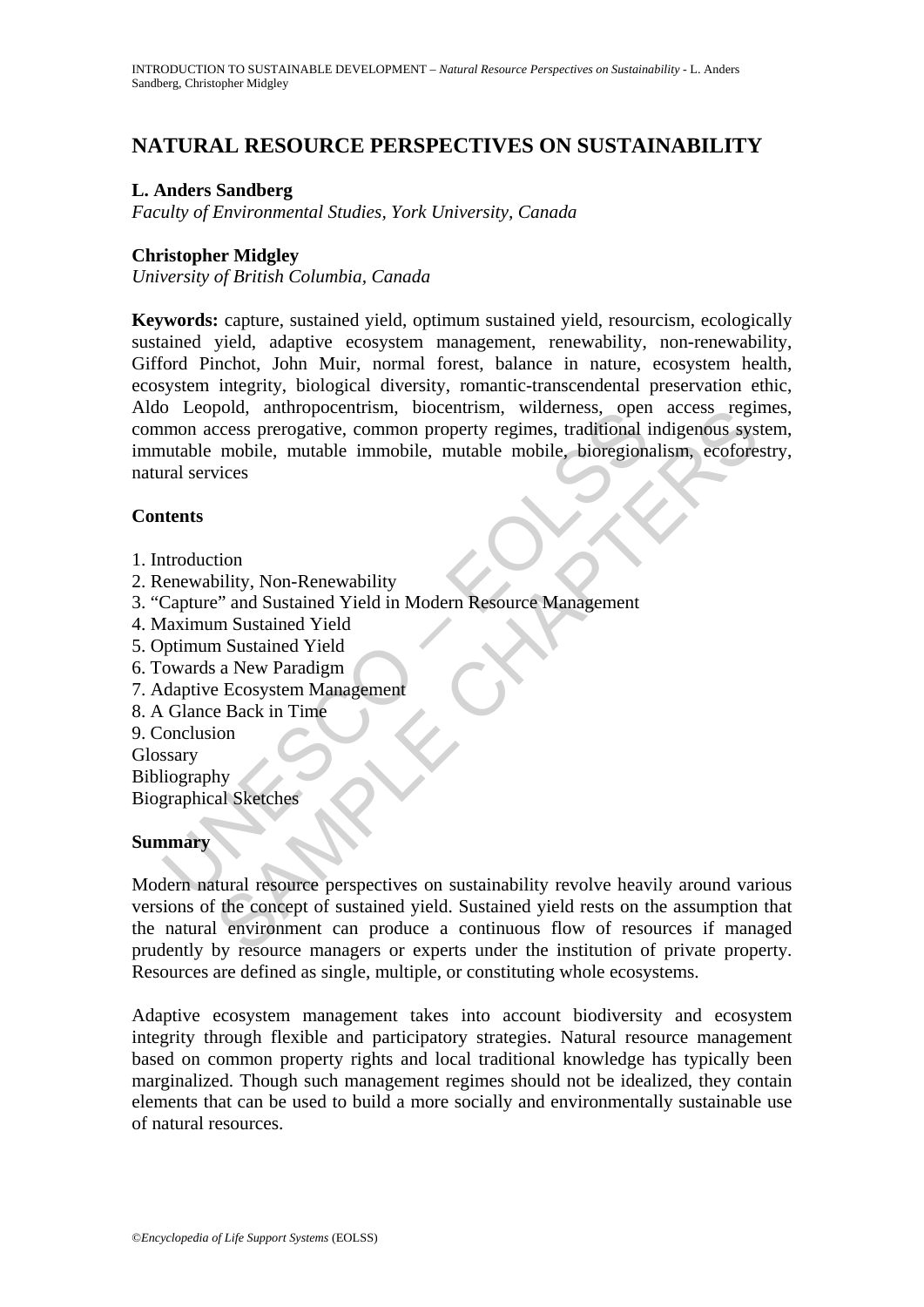## **1. Introduction**

Natural resources lie at the very foundation of sustainability. The reason for this is two tiered. Firstly, by simply stating the word "resource", one is committed to contemplating the use of nature as capital. The very concept of *resource* presupposes an assessment of the usefulness of an object or environment for some purpose. Secondly, patterns of human resource use and/or consumption significantly influence the ability of systems to maintain processes and functions, integrity, and productivity over time. This is true for social and economic, as well as ecological systems. It is this combination of human use and subsequent impact that provides the basis for sustainability. The inclusion of ecology in natural resource management is relatively recent and still not embraced completely. Here we trace the concept of sustainability as it has undergone four fundamental iterations when applied to the use of renewable natural resources.

In the early modern era, the idea of "capture" guided human management of natural resources. Central to this concept was the idea of the world as a vast storehouse of goods where natural resources existed for human use and taking. The significant limiting factor to resource extraction and consumption was not natural availability, but the human capacity for removal.

randamental recruited when applied to the dise of FineMace nata<br>urces. Central to this concept was the idea of the world as a<br>ds where natural resources existed for human use and takin<br>ting factor to resource extraction an inchara includions when applied to the use of tenewable hadiara resolates.<br>
y modern era, the idea of "capture" guided human management of nat<br>
Central to this concept was the idea of the world as a vast storehous<br>
ere nat As economics and industry developed, this idea of capture evolved into various forms of sustained yield. Maximum sustained yield was the earliest variant in which single resources were considered for use, and rested on the assumption that such resources can provide a calculable annual yield. Optimum sustained yield worked on similar principles but included multiple resources. Through these evolutions, the belief that all things on Earth existed for the use and benefit of humankind prevailed. This has come to be known in some circles as "resourcism", the notion that nature exists only to serve humanity. Resourcism also accounts for the dismal failures of the management of natural resources, a fact illustrated by the inequity of resource distribution between peoples and across species.

In response to the social, economic, and ecological problems generated by the dominant resource management paradigm, a new perspective on the sustainable use of natural resources has emerged. It is a perspective rooted in the belief that nature has value for its own sake, and not merely instrumental value for the benefit of people. The limiting factors to human resource management and use are the health, integrity and productivity of the ecosystem whose components we value. Thus local populations of native flora and fauna, and the ongoing viability of characteristic processes and functions (such as nutrient cycling, and photosynthesis) dictate an ecologically sustained yield. In this sense, it is the ecosystem as a whole, rather than its various components that are regarded as a resource. This ecologically based management regime is often referred to as adaptive ecosystem management. It involves the need for experimentation and continuous feedback because we lack sufficient knowledge to predict the impacts of our management intervention and strategies.

## **2. Renewability, Non-Renewability, and Sustainability**

Natural resources are generally classified into renewable and non-renewable.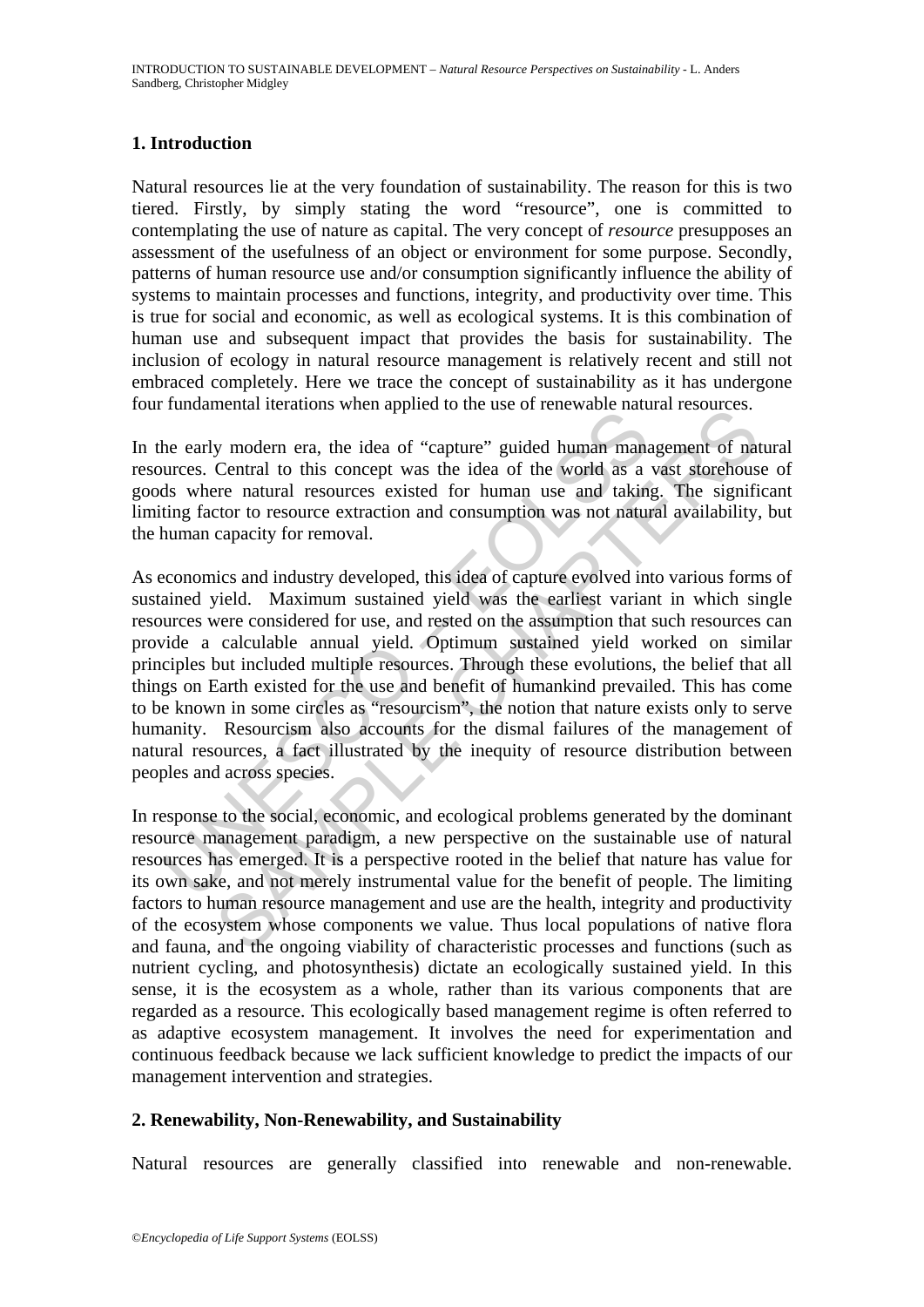Renewables have tended to include forest, range, water, and wildlife resources (and to a lesser extent wind, solar, and tidal power sources) while the non-renewables (further separable into recyclable and non-recyclable) encompass minerals, soils, and fossil fuels. This is an important distinction for the sustainability debate because it is this division that distinguishes resources that can be managed sustainably from those that cannot.

Minerals, soils, and fossil fuels cannot be depleted at a sustainable rate. This is because the processes that generate them operate on temporal scales well in excess of human resource use. For example, in the time taken to develop layers of rich soil, or oil deposits (millennia to hundreds of millennia), civilizations have blossomed, collapsed, and risen again. This illustrates an interesting property of renewability. It is not the process of regeneration that makes a resource renewable, but whether or not the temporal scale of that process fits within the economic time scale of the humans of the day. Thus, a renewable resource is one that can be restored for reuse after a period that falls within the present economic or social planning time scale, or one which is renewed at a rate that makes investment in its renewal economically attractive. The dichotomy between "renewable" and "non-renewable", therefore, is not absolute, as one might initially suppose. Rather it is a distinction based on human economy and the cost required for investment in renewal.

Experiention inter lines. The meant of the means of respective, but we consider of that process fits within the economic time scale of Thus, a renewable resource is one that can be restored for reuses within the present ec <sup>1</sup> exponention that makes a resolute clue whole. Our whether or not<br>cale of that process fits within the economic time scale of the humans of<br>a renewable resource is one that can be restored for reuse after a period<br>a ren The quality and the intensity of a management practice can influence whether or not a renewable resource can be restored (naturally or artificially) to the point of reuse within an attractive time frame. This illustrates the difference between renewability and sustainability. Trees, for example, have long been an archetypal example of a renewable resource, and one that can be managed sustainably. However, if a management strategy degrades a forest ecosystem so profoundly that trees cannot grow until the soils have undergone their lengthy regeneration, or native species cannot return to the area, that renewable forest ecosystem has not been managed sustainably. To be sure, the length of time required for the trees to grow from sapling to maturity has not varied, but the time required to create the circumstances hospitable to the growth of the sapling is what has changed, and this change is a result of human intervention. While renewability centers on whether or not the regenerative capacities of a resource are such that its renewal can be attractive from an economic point of view, sustainability centers on whether or not the management of a renewable resource ensures that the regenerative capacities of the resource remain intact.

## **3. "Capture" and Sustained Yield in Modern Resource Management**

The belief that the Earth was a limitless provider to be dominated does not extend far back in human history. In the centuries characterized by what Adam Smith called the "mercantile system" (1550s to 1700s), the notion of a fixed amount of resources guided colonial conquests. In the relentless pursuit of power and domination in international trade, the one-way flow of goods, such as gold and silver, from the colonies to the mother country was emphasized. Minimal investments were made to improve the yield of natural resources, rather further colonies would be established and more of the available resource lands captured.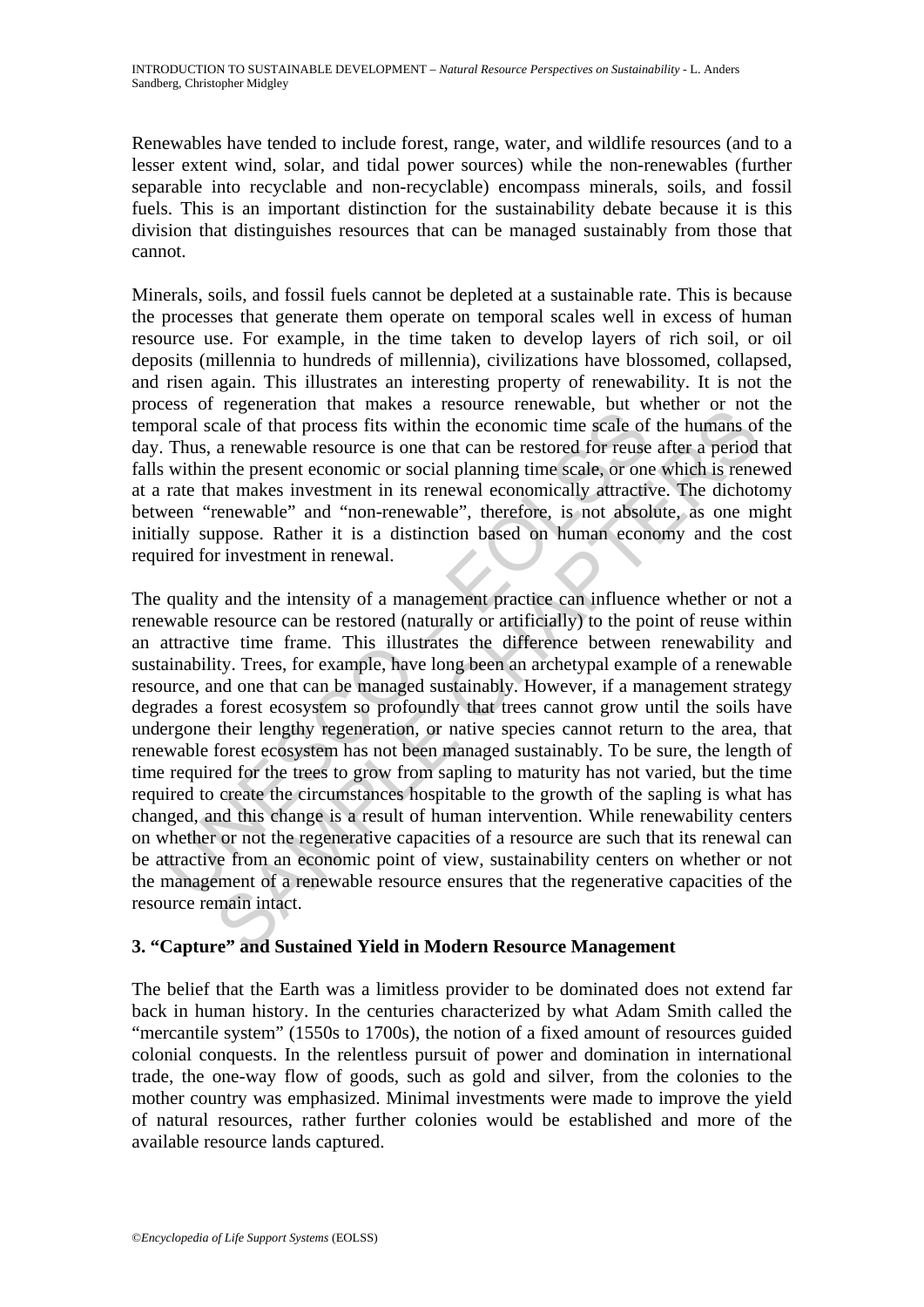In Enlightenment Europe, the objective of colonization shifted from the acquisition of power to the acquisition of wealth. This shift sparked the belief that both local and far off lands possessed immeasurable treasure and their conquest would yield a limitless bounty. Thus emerged the view that the Earth was a limitless storehouse of goods. Owing to this, European powers began to view nature as an object to be subdued, controlled, and manipulated by "experts" whose developing scientific method was rooted in precise quantification and classification. Local use and knowledge that conflicted with the expert notions of resource value and use were deemed inappropriate, and local harvesters outside the modern management regime were regarded as poachers and trespassers. Hence, in many ways modern resource management became an act of imperialism toward both nature and people. This was the pattern in various parts of Europe, as well as in North America and conquered colonies, where aboriginal peoples' lands were transformed into resource hinterlands harboring plantations, mines and fishing posts. The vast wealth of newly discovered regions was available simply for the taking. The idea that there was a limit to nature's bounty was inconceivable.

This deeply seated belief was reinforced by John Locke's theory of property, which rested on the principle that everyone had a right to as much of what nature provided in common as they could use. It was understood that it was labor that put value upon land. Property, then, was derived from mingling labor with nature in a wild or unused state. This notion of property emerged as the moral and legal justification for attributing resources to individual proprietors, a system that was alleged to promote the most efficient use of resources.

So we diamond met closure innevalate incoming particularly in posts. The vast wealth of newly discovered regions was availing. The idea that there was a limit to nature's bounty was inconces deeply seated belief was reinfo and the waster and tessource intertained state and the measurements and the sast. The vast wealth of newly discovered regions was available simply for idea that there was a limit to nature's bounty was inconceivable.<br>
y se Though marred by the large-scale greed of self-interested parties seeking extraordinary wealth, the quantification and classification of natural resources, the control and manipulation of nature, and the desire for the unlimited provision of wealth also led to the concept of sustained yield. Initially, the idea was developed within German forestry. Using biological principles, managers sought to find the answer to sustained yield by determining the exact annual growth increment of a resource. If only this amount was harvested, the resource base would never be depleted. Thus a particular resource, if controlled, managed, and improved, would yield a calculable annual harvest indefinitely without disturbing an assumed constant stock. In this setting, sustained yield became a common tool for promoting rational resource use.

In North America however, the notion of capture dominated over the sustained yield concept in resource management. Once again, it was thought that as long as the user of a resource was assured of their ownership, the resource base would be maintained. Resources were seen as giving a perpetual yield regardless of the management practice implemented. If scarcities developed, it was thought that they would be resolved naturally by the cessation and relocation of resource exploitation. Eventually, however, it became clear that the management strategy of capture was not enough to maintain stocks from an industrial and economic perspective, and the North American Conservation movement embraced the concept of sustained yield.

This evolution spawned the professionalization of resource management, resulting in the formation of schools and universities to train students as foresters, park wardens, wildlife managers, and fisheries officers. On one hand this was a positive development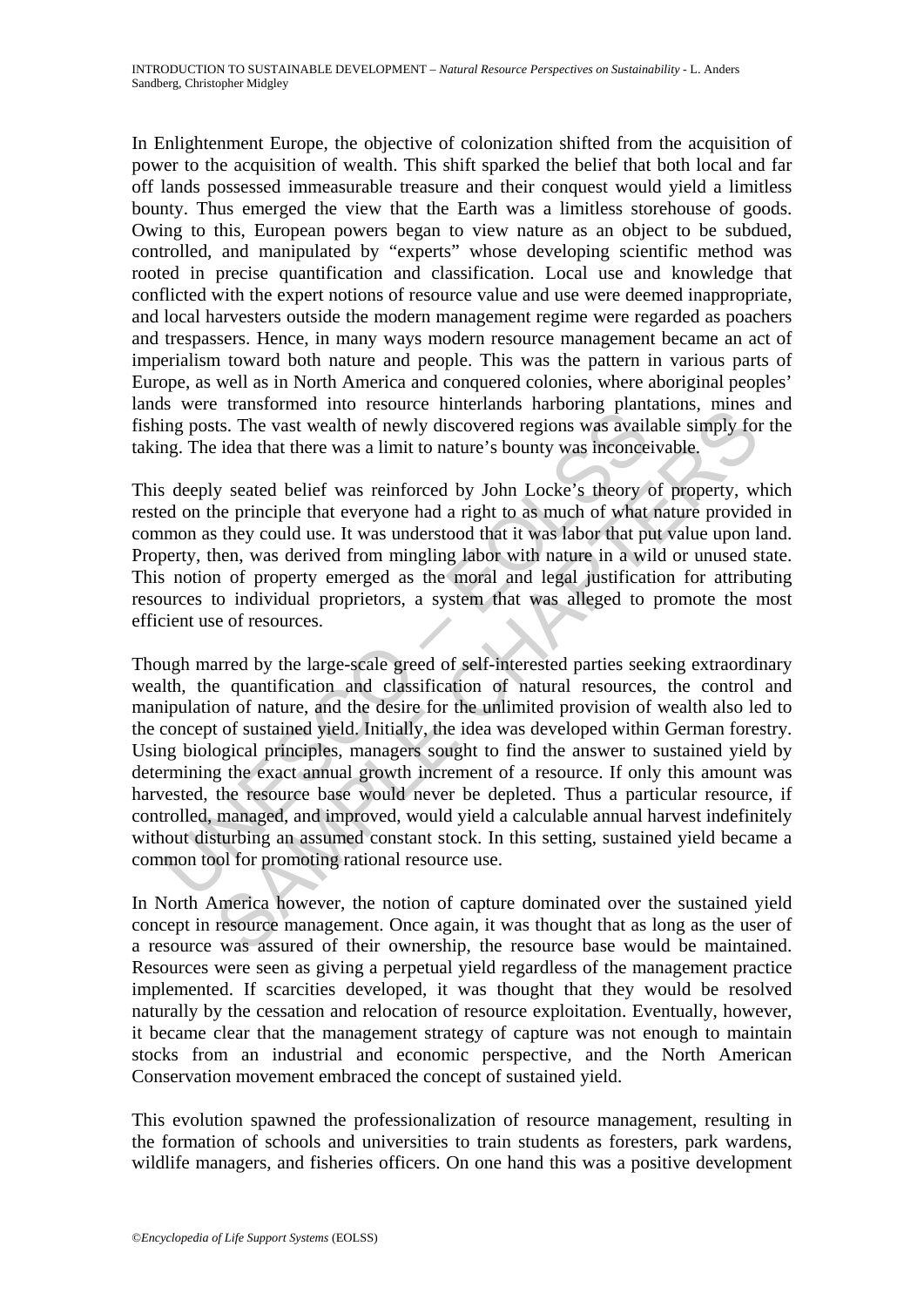insofar as serious thought was being given to the wise use of the environment; however human benefit was the absolute guiding principle. Furthermore, the creation of formal academic programs and institutions further consolidated expertise within a scientific elite. Thus sustained yield, dictated by professionals, focused on how to use an infinite resource base wisely for the benefit of all people. The French-trained American forester Gifford Pinchot, pioneer of the concept in North America, reflected this attitude. He referred to forestry as tree farming. The purpose of forestry was to make the forest produce the largest possible amount of whatever crop or service will be most useful for people, and continue producing it in perpetuity.

Given these circumstances, it is not surprising that the limiting factor to resource use was regarded to be the human extractive capacity. For this reason, sustained yield resource management became increasingly connected to maximum economic gain.

> TO ACCESS ALL THE **16 PAGES** OF THIS CHAPTER, Visit: http://www.eolss.net/Eolss-sampleAllChapter.aspx

#### **Bibliography**

- - -

TO ACCESS ALL THE 16 PAGES OF THIS CHA Visit: http://www.eolss.net/Eolss-sampleAllChapte<br>
visit: http://www.eolss.net/Eolss-sampleAllChapte<br>
iography<br>
cott J.B. and Mumford K. (1997). Ecological Sustainability as a C<br> *ser* THE SERVICE IN DETAILS CH[APT](https://www.eolss.net/ebooklib/sc_cart.aspx?File=E1-45-04-02)ER,<br>
SAMPLE CHAPTER,<br>
SAMPLE CHAPTER, Visit: http://www.colss.net/Eolss-sampleAllChapter.aspx<br>
SAMPLER,<br>
SAMPLE CHAPTER,<br>
SAMPLE CHAPTER,<br>
SAMPLE CHAPTER,<br>
SAMPLE CHAPTER,<br>
SAMPLE CHAPTER,<br>
SAMP Callicott J.B. and Mumford K. (1997). Ecological Sustainability as a Conservation Concept. *Conservation Biology*. **11** (1), 32-40. [This is a particularly valuable article for explaining the difference between ecosystem integrity and ecosystem health, as well as how these concepts should be incorporated into the sustainability debate.]

Cronon W., ed. (1996). *Uncommon Ground: Rethinking the Human place in Nature.* 561 pp. New York, NY, USA: Norton. [This book provides a provocative discussion of how society conceives of nature and how nature is ultimately a human construction.]

Grumbine R.E. (1994). What is Ecosystem Management. *Conservation Biology.* **8**(1), 27-38. [This article emerged out of an exhaustive literature survey on the topic of ecosystem management. Grumbine reveals the common thread that runs through the ideas expressed by many authors.]

Judd R. (1997). *Common Lands, Common People: The Origins of Conservation in Northern New England*. 335 pp. Cambridge, MA, USA: Harvard University Press. [This book provides an historical account of the conservation measures adopted by New England communities. It provides a contrast to the common belief that the North American settlers were invariably exploiting the natural environment].

Kimmins J.P. (1997). *Forest Ecology: A Foundation for Sustainable Management*: 2nd Edition. 596 pp. Toronto, ON, Canada: Prentice Hall Inc. [This book is a fine account of the manipulative approach to promoting sustainable forest management].

Knight R.L. and S.L. Bates, eds (1995). *A New Century of Natural Resources Management*, 398 pp. Washington D.C., USA: Island Press. [This book provides an excellent history of resource management, its current status, and its likely shape for the twenty-first century.]

McEvoy A. (1987). Toward an Interactive Theory of Nature and Culture: Ecology, Production and Cognition in the California Fishing Industry. *Environmental Review.* **11**(4), 289-305. [This article